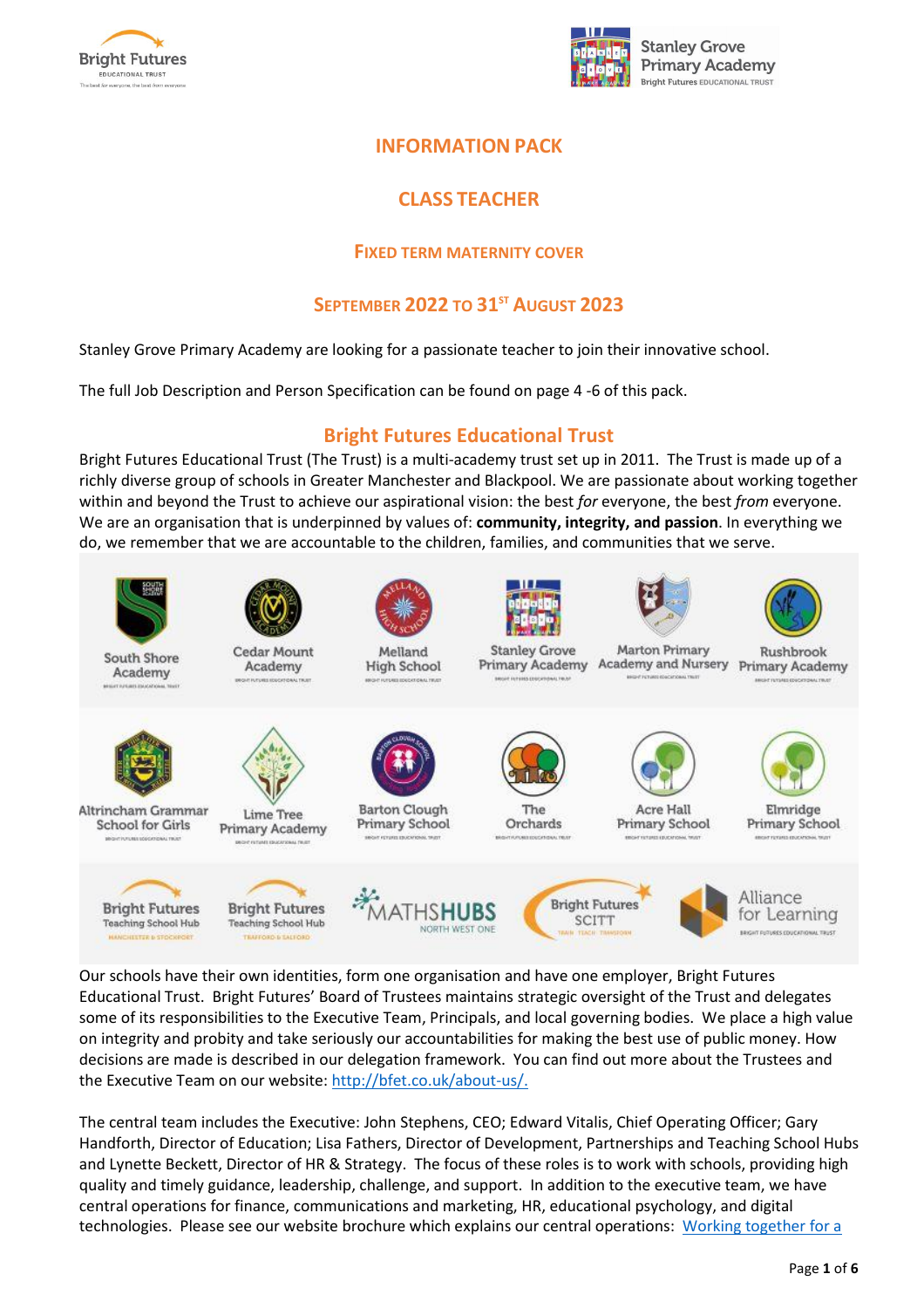



#### Bright [Future.](http://bfet.co.uk/wp-content/uploads/2019/07/BFET-Booklet-July-2019.pdf)

Bright Futures Development Network is another important outward facing component of our organisation made up of a number of hubs and networks at the heart the Trust. In January 2021, after significant national reforms to the teaching school policy Bright Futures was designated with two new large-scale [Teaching School Hubs,](https://tsh.bright-futures.co.uk/) which replace the Alliance for Learning Teaching School. This growth and expansion in our outward facing work brings about a significant increase in accountability and reach. The two Bright Futures Teaching School Hubs are designed to provide strong strategic regional leadership to build robust partnerships to support teachers and leaders in every phase and type of school, at each stage of their development. A crucial part of the hub remit is carefully ensuring structured collaboration. The Teaching School Hubs are at the forefront of providing high quality professional development, playing a significant role in the implementation and delivery of: The Early Career Framework, National Professional Qualifications (NPQ), Initial Teacher Training and Continuous Professional Development (CPD). The Hubs work directly with the Department for Education and national NPQ/ECT providers. In addition to this, the Hubs enhance the professional development needs of Bright Futures schools and academies. Within this outward facing area of Bright Futures Educational Trust, we have a commercial offer run through the [Alliance for Learning](http://allianceforlearning.co.uk/) which provides first-class school improvement services and CPD to over 700 schools, further complementing the work of our Teaching School Hubs. Our School-Centred Initial Teacher Training (SCITT) **[Bright Futures SCITT](https://www.bright-futures.co.uk/development-network/bright-futures-scitt/)** is also an integral part of the Teaching School Hubs, with over 10 years' experience and judged Good by Ofsted, we offer Early Years, Primary and Secondary teacher training programmes. Within the Bright Futures Development Network, we are also proud to have a Maths Hub: [NW1](http://www.nw1mathshub.co.uk/)  [Maths Hub](http://www.nw1mathshub.co.uk/) offering a wide range of maths specific high-quality professional development opportunities and training/coaching to 500 schools.



Collaboration and strong relationships form one of the 'commitments' in our Strategy and all components of the Bright Futures' family work closely together. Our Strategy was developed collaboratively and can be found on our website: Our [Strategy.](http://bfet.co.uk/about-us/our-strategy/)

#### **Stanley Grove Primary School**

**Parry Rd, Longsight, Manchester M12 4NL**

Stanley Grove is a larger than average primary school, with a PAN of 690, and joined BFET as a sponsored academy in August 2012. The school was fully refurbished in 2016-2017. The new school facilities incorporate the 1902 Victorian building and a large new extension, which provides a modern EYFS unit and KS1 and 2 shared learning spaces. The outdoor facilities include a Forest School area and a full sized 3G pitch with flood lighting.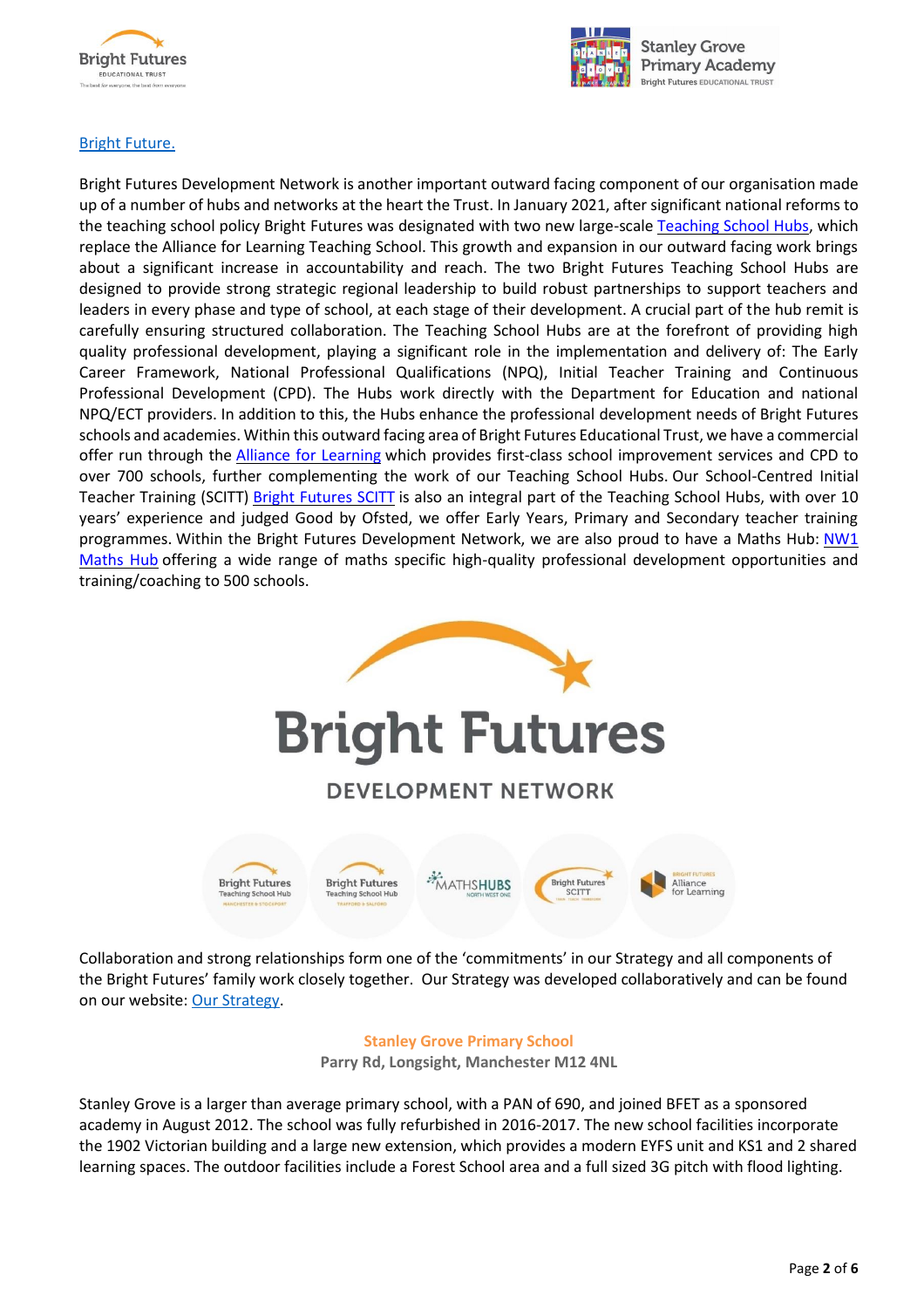





The majority of pupils come from minority ethnic backgrounds with the largest group from Pakistani backgrounds. 90% of pupils speak English as an additional language and we have 26 different languages spoken in school. The proportion of pupils known to be eligible for pupil premium funding is high (49%) The proportion of pupils who have SEN 9.4% and the school has two Pathways groups, which offer specialist teaching and curriculum to support children who have high levels of additional need. Pupil outcomes are below national expectations, and we need to build on and sustain recent improvement.

The school's curriculum follows the principles of social and associative learning. Our drivers shape the curriculum, bring about the aims and values of the school and respond to the particular needs of our community. These drivers are communication, exploration and creativity. Children are given many opportunities for enrichment through visitors, trips, residentials and as a Unicef 'Rights Respecting School', we promote children's rights and give opportunities to explore the experiences of others whose lives are different to ours.

Developing communication is one of Stanley Grove's key priorities. We provide screening and support for communication in EYFS and KS1 and are an Elklan 'Communication Friendly School'. Throughout the school, lessons provide children with opportunities to develop their vocabulary and oracy skills. Mental health awareness is promoted with staff through our Mental Health First Aiders and pupils by our Mental Health Ambassadors. We have been working to ensure our curriculum content reflects our community and promotes diversity. The school won the Youth Sports Trust 'Outstanding Primary School' award in 2019, for our work on increasing opportunities in sports participation.



Stanley Grove is a happy school where pupils thrive in the exciting and caring atmosphere. Staff live our BFET vision of 'the best for everyone, the best from everyone', to provide every child with an education that is right for them and widens their horizons.

OFSTED inspected Stanley Grove on 3<sup>rd</sup> & 4<sup>th</sup> July 2019 giving school a 'good' rating.

Find out more about our school on the website: Stanley Grove Primary [Academy](http://stanleygrove.manchester.sch.uk/) http://stanleygrove.manchester.sch.uk/



A great place to work

## **Why work for us?**

We offer a great opportunity to join an organisation which really lives its Bright Futures values. Our working environment is very inclusive and whilst you can expect to be challenged in your role, you will be supported through professional learning, treated fairly and with dignity and respect. Please see the Equality, Diversity, and Inclusion statement on our website: [http://bfet.co.uk/vacancies/.](http://bfet.co.uk/vacancies/)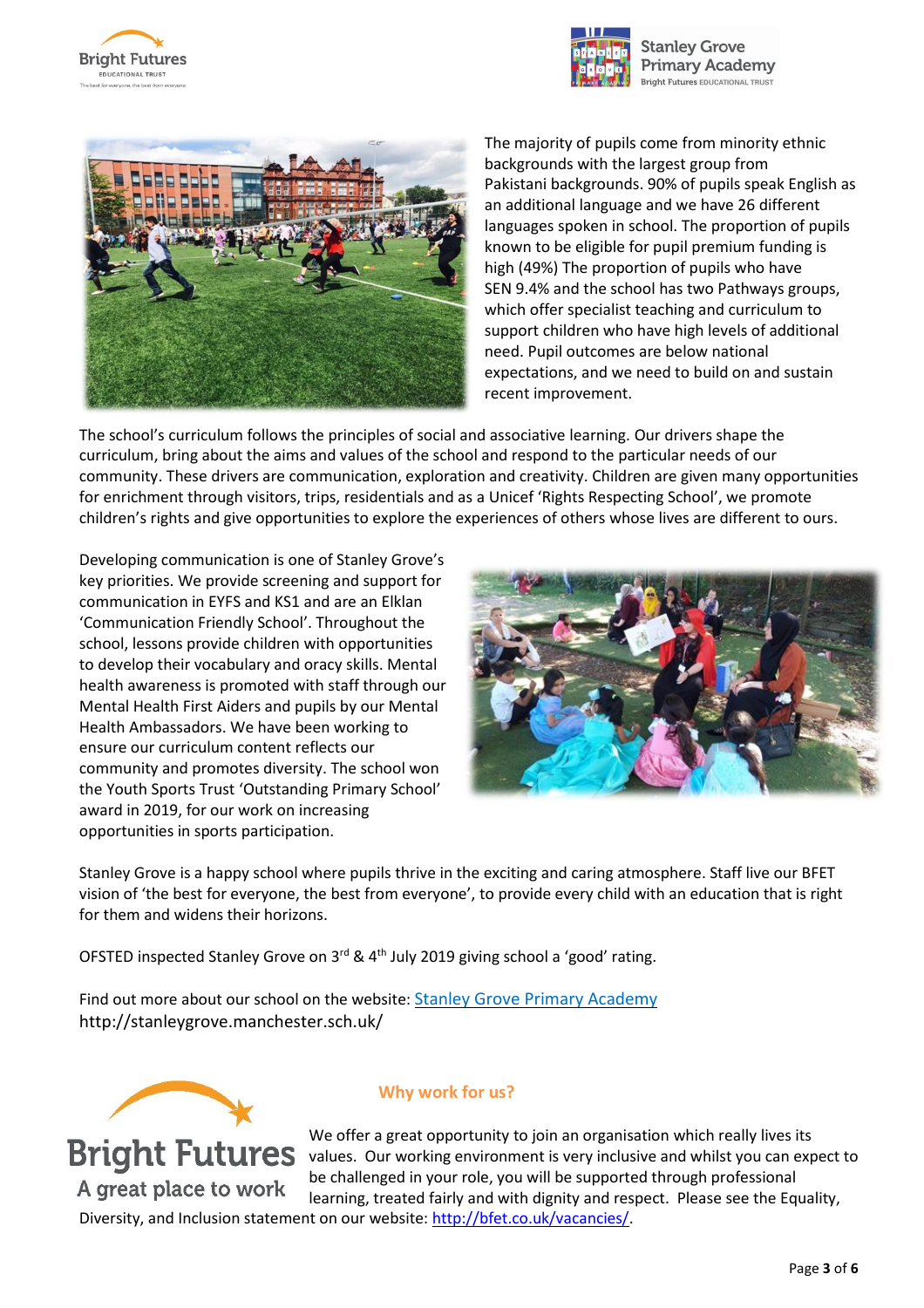



| Salary:               | M1 (£25,714)- UPS3 (£41,604)<br>School Teachers Terms & Conditions pay range, dependent upon experience)                                                                                                                         |
|-----------------------|----------------------------------------------------------------------------------------------------------------------------------------------------------------------------------------------------------------------------------|
| <b>Status</b>         | Fixed Term (Covering a member of staff on Maternity leave) September 2022 to August<br>2023                                                                                                                                      |
| <b>Working weeks:</b> | Term Time plus 5 inset days, equates to 39 weeks per year, and paid AYR                                                                                                                                                          |
| <b>Pension:</b>       | Teachers Pension Scheme: https://www.teacherspensions.co.uk/                                                                                                                                                                     |
| Other:                | We offer salary sacrifice schemes for purchasing bikes used for travel to work and<br>technology for personal use, through monthly interest free salary deductions.<br>We also offer opportunities for professional development. |

#### **For a full explanation of our employment offer please see the booklet on our website:** [Great-Place-booklet.pdf](http://bfet.co.uk/wp-content/uploads/2021/06/Great-Place-booklet.pdf) (bfet.co.uk)

#### **How to Apply**

We can only accept completed application forms, rather than CVs. This is because the regulatory guidelines of Keeping Children Safe in Education (2021), require us to check various details of job applicants and an identical application format for each candidate enables us to do this. We use a process that does not identify personal characteristics to the shortlisting panel. This is part of our commitment to equalities and diversity.

#### **NO AGENCIES PLEASE.**

Our application form is available on line, along with the disclosure of criminal background form. The portal link is: Class Teacher Application Form [\(jotform.com\)](https://bfet.jotform.com/221152624258350)

#### **Please complete the application by 9am on Thursday 26 th May 2022.**

The selection will take place on Monday 6<sup>th</sup> June or Wednesday 7<sup>th</sup> June (AM) , at Stanley Grove Primary Academy, Parry Road. Longsight. Manchester. M12 4NL.

#### **Keeping Children Safe in Education**

**Bright Futures Educational Trust is committed to safeguarding and promoting the welfare of children and** young people and we expect all staff and volunteers to share this commitment. This post is exempt from the **Rehabilitation of Offenders Act 1974; pre-employment checks will be carried out and references will be sought for shortlisted candidates and successful candidates will be subject to an enhanced DBS check and other relevant checks with statutory bodies.**

#### **Data Privacy**

You can the details of how we use the personal data that you provide us with in our Job Applicants' privacy notice on our website: <http://bfet.co.uk/wp-content/uploads/2018/07/BFET-Applicant-privacy-notice-002.pdf>

## **JOB DESCRIPTION AND PERSON SPECIFICATION**

## **Class Teacher**

To be responsible for the education and welfare of the children in your class and be mindful of welfare of other children in Stanley Grove Primary Academy.

#### **Main Responsibilities of the Post**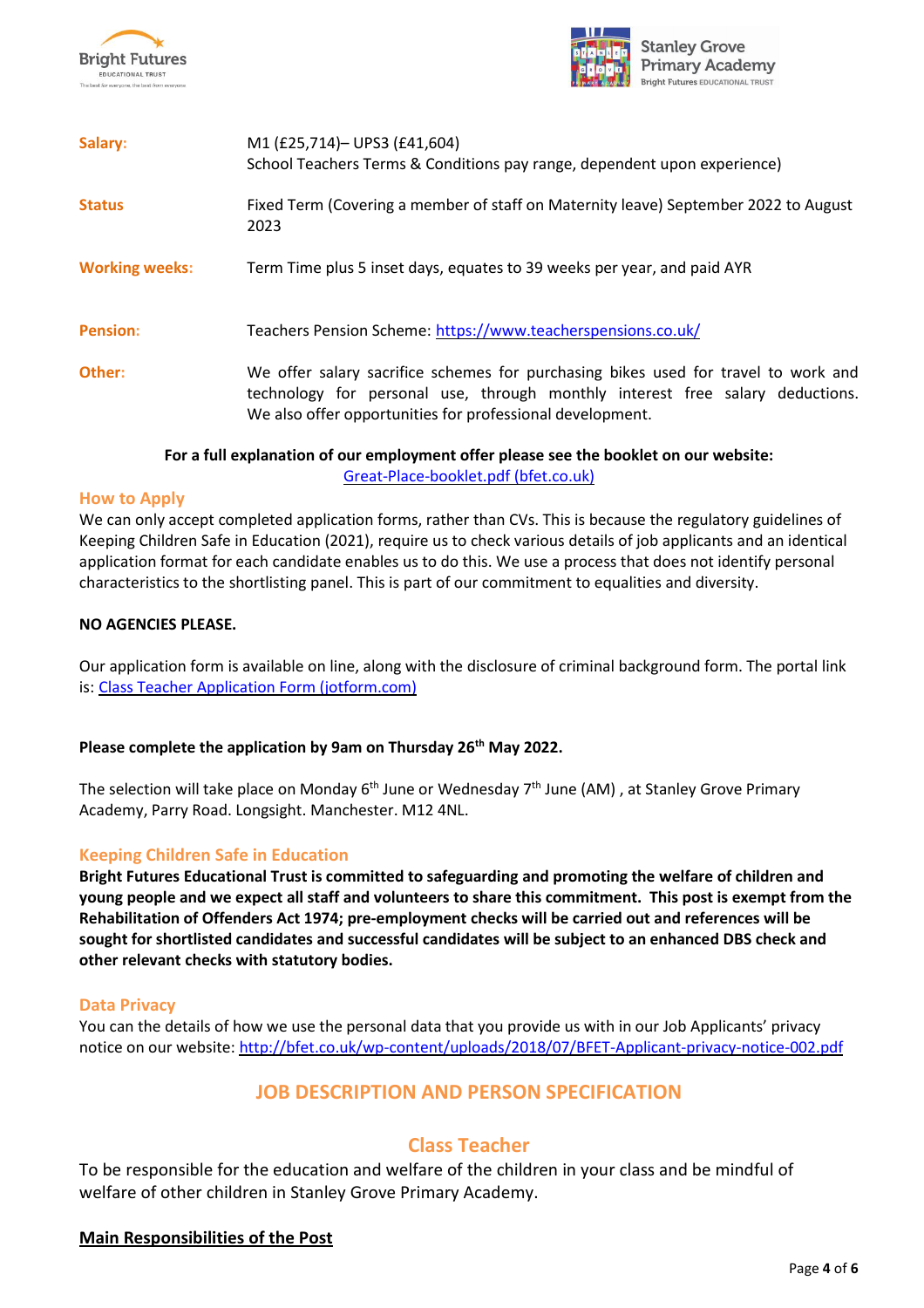



The post requires you to teach pupils in the EYFS Primary age range. The duties that you are required to perform are those that are consistent with your conditions of service and this job description (School Teachers' Pay and Conditions).

The performance of your duties will include:

- 1. Raising the attainment of underachieving children, enabling them to meet the national average standards of attainment.
- 2. Differentiating to meet the needs of all pupils in the class and accelerating the progress of all groups of pupils.
- 3. Delivering the school's broad and balanced curriculum, including the National Curriculum, in line with the school's agreed policies and schemes of work.
- 4. Providing a motivating and purposeful learning environment
- 5. Demonstrating effective classroom organisation using appropriate teaching and learning strategies with the evidence of group, individual and collaborative work.
- 6. Ensuring high standards of behaviour in line with the school's clear expectations and policies, both in the classroom and around the school.
- 7. An in depth understanding of Assessment for Learning.
- 8. Following the school's policies and practice on Assessment, Recording and Reporting, ensuring continuity and progression.
- 9. Developing the emotional skills of all children and creating and maintaining an emotionally literate and inclusive classroom.
- 10. Maintaining and updating classroom resources and using them effectively.
- 11. Following the school's policy and practice on long, medium and short term planning.
- 12. Building and maintaining a rapport with parents and encouraging their role as partners in education.
- 13. Following the school's special needs policies and practice.
- 14. Working with other members of the school's assessment team to improve assessment for learning across the school.
- 15. Ensuring high standards of behaviour in line with the school's clear expectations and policies, both in the classroom and around the school.
- 16. Liasing and working with support staff and other colleagues in the staff team.
- 17. Promoting Governing Body and Academy policies.
- 18. Participating in staff meetings and staff development training sessions.
- 19. Essential to have teacher status. Desirable to have evidence of professional development and how this has impacted on your practice.

## **PERSON SPECIFICATION**

# Professional attributes

2.1 To have experience of working in EYFS/ KS1/KS2 as a teacher.

 2.2 Have a commitment to improving their practice and be able to act upon advice from colleagues.

2.3 To have a creative approach towards innovation and be able to contribute towards discussions for the benefit of the whole school.